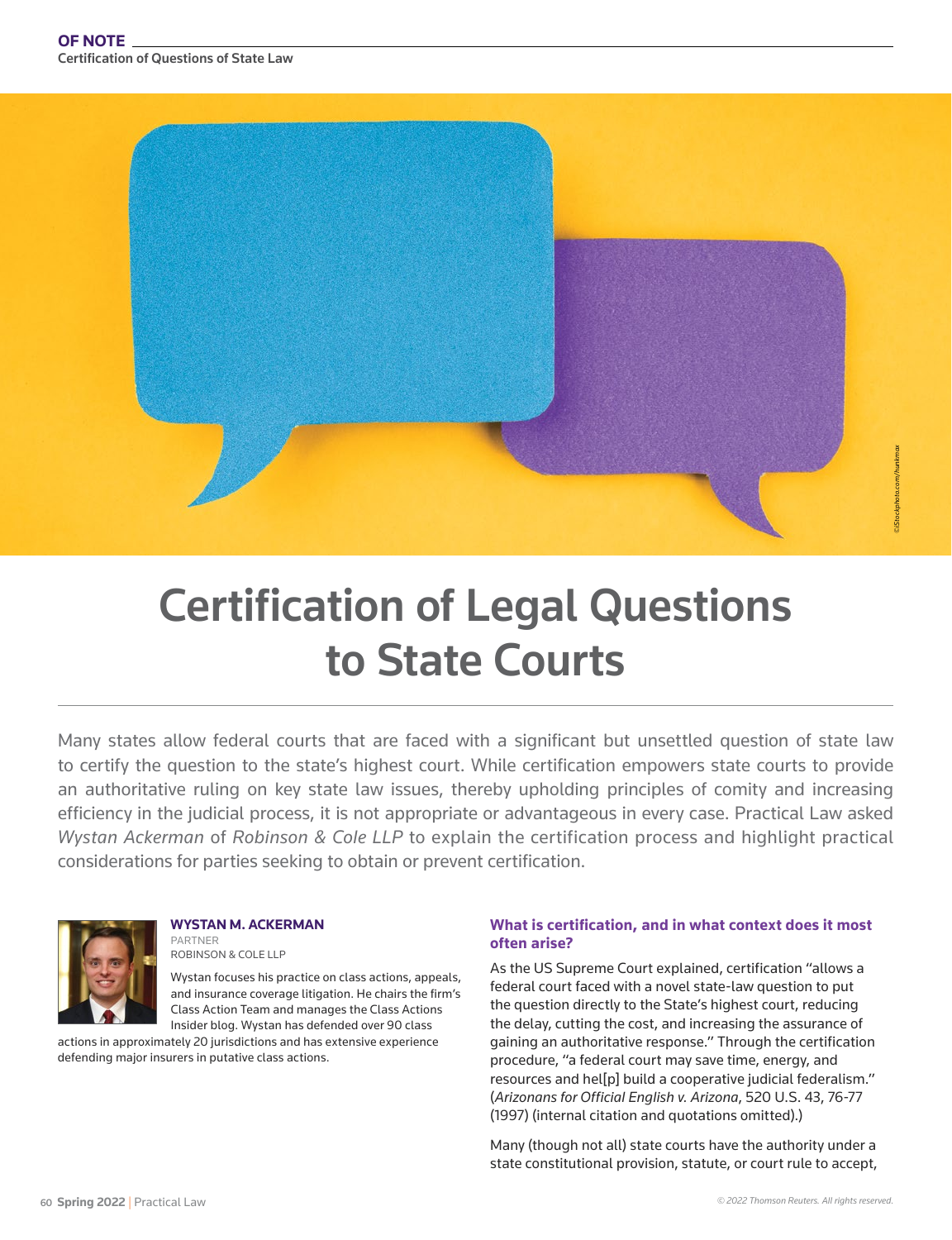in their discretion, a proposed certified question of state law from a federal court (or, in some cases, a state court in another jurisdiction or a tribal court), and to issue a decision on the certified question.

Each jurisdiction has its own rules on whether the state's highest court may accept certified questions, and from which courts it may do so. For example:

- The Florida Supreme Court may accept a certified question from the US Supreme Court or a federal circuit court of appeals but not a federal district court (§ 25.031, Fla. Stat.).
- The New York Court of Appeals may accept a certified question from the US Supreme Court, a federal circuit court of appeals, or the highest court of another state (22 NYCRR § 500.27(a)).
- The Massachusetts Supreme Judicial Court and Ohio Supreme Court may accept certified questions from any federal court, including a federal district court (MA R S CT Rule 1:03; OH S CT Rule 9.01(A)).
- The Missouri Supreme Court lacks the authority to accept any certified questions (*Grantham v. Mo. Dep't of Corr.*, 1990 WL 602159, at \*1 (Mo. July 13, 1990); see *Washington v. Countrywide Home Loans, Inc.*, 747 F.3d 955, 958 n.2 (8th Cir. 2014)).

Certification most commonly arises in diversity jurisdiction cases involving important, unresolved questions of state law. Rather than attempt to predict how the state supreme court might decide an issue, a federal court certifies the question to the state supreme court for a definitive ruling. Under the Uniform Certification of Questions of Law Act, adopted in some jurisdictions (including Connecticut, Minnesota, and Montana, among others), a state supreme court may answer a question of law certified to it if the answer may be determinative of an issue in the pending litigation in the certifying court and there is no controlling state statute, constitutional provision, or appellate decision.

## **What is the procedure for certification?**

A court may certify a question of state law to a state supreme court either *sua sponte* or on a party's motion. The certification procedure is governed by the statute or court rule that permits the state supreme court to answer a certified question.

Typically, the process is as follows:

- After deciding to certify a question to the state supreme court, the certifying court issues a certification order that:
	- identifies the specific question of law to be answered;
	- provides a statement of the relevant facts; and
	- identifies the counsel of record.
- $\blacksquare$  The clerk of the certifying court forwards the certification order to the clerk of the state supreme court, sometimes with relevant portions of the record.
- The state supreme court decides, in its discretion, whether to accept the certified question. In some jurisdictions, the rules provide for preliminary briefing by the parties regarding the question presented and why the court should or should not accept the proposed certified question (for example, OH S CT Rule R. 9.05). In other jurisdictions, the state supreme court simply reviews the certification order and any record forwarded by the certifying court, and decides whether to accept the certified question (for example, 22 NYCRR § 500.27(d)).
- If the state supreme court accepts the certified question, the rules of that court govern briefing and oral argument.

#### **What are the main advantages of certification?**

Generally, a party seeks certification because it perceives a strategic advantage in having the question answered by the state supreme court instead of the federal court. For example, the nature of the question presented, together with the perceived ideologies of the state supreme court judges compared to the relevant federal court, might weigh in favor of seeking certification. Other advantages of certification include the following:

- **The state supreme court can clarify, modify, or overrule its prior decisions.** The state supreme court has the authority to make substantial changes in state law. By contrast, federal courts do not have the authority to overrule or modify a state supreme court's precedent, even if it is outdated and contrary to the strong weight of authority nationwide.
- **The state supreme court might be more willing to develop the law on the issue.** Federal courts may certify because they are reluctant to predict the answer to unsettled questions of state law. Moreover, if the question presented is novel, certification might be preferable because federal courts usually decline to create new state law on the grounds that only the state courts can properly do so.
- **Certification can offer greater efficiency.** Where a case presents a prominent issue that is being raised in numerous cases, and the issue is likely to eventually reach the state supreme court regardless of the outcome in the federal courts, having the question decided sooner through certification may provide cost savings across numerous cases (although it is typically more costly for the individual suit in which the question is certified). The state supreme court may be reluctant to answer this type of question, however, until it is more thoroughly developed in the intermediate state appellate courts or in other jurisdictions.
- **The party seeking certification might have more control over the outcome.** By requesting certification in a case that involves an important recurring issue, a party can place itself in the driver's seat when the issue is briefed and argued in the state supreme court. By contrast, if another litigant in a different case takes the same issue to the state supreme court, the party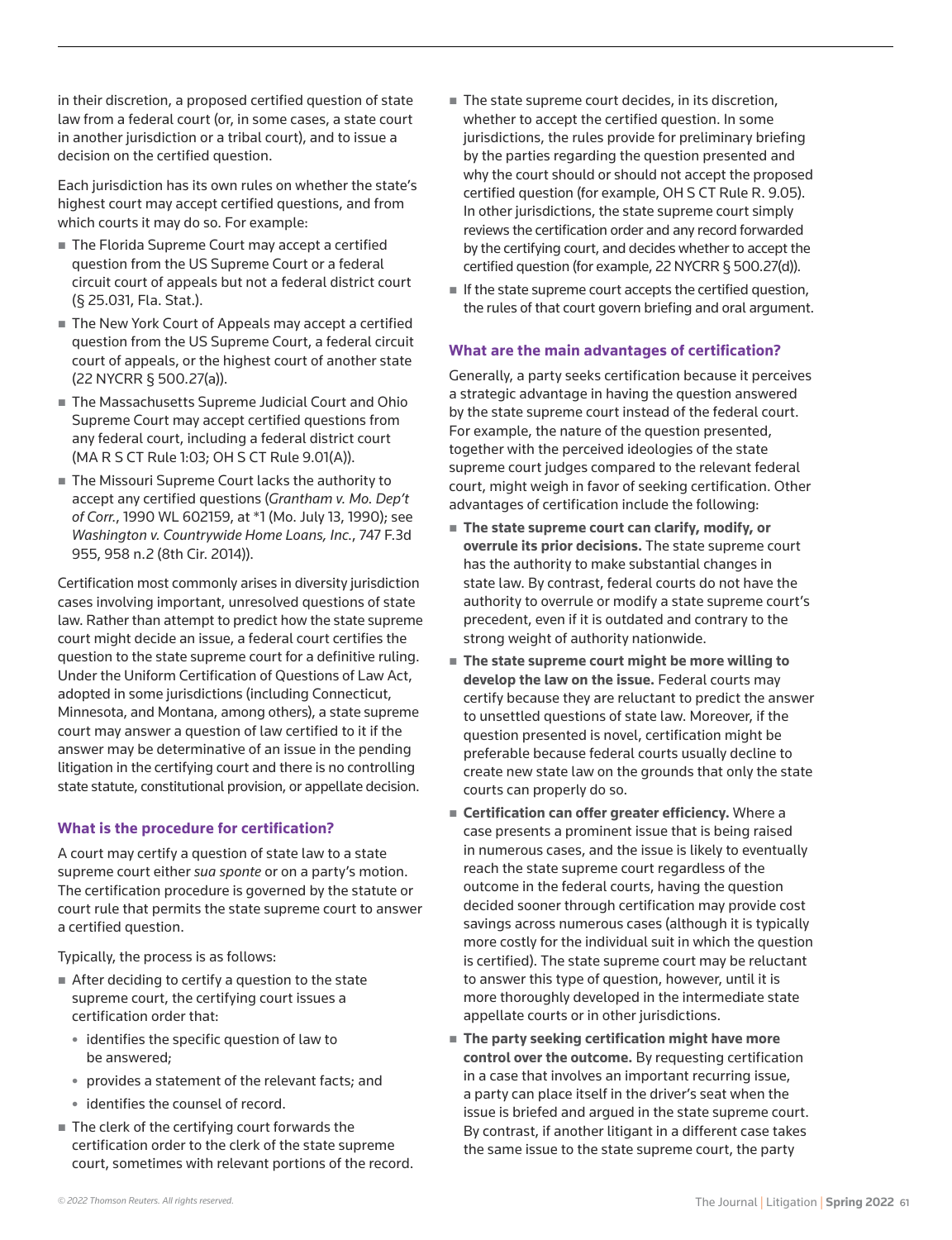Certification of Questions of State Law

would have no control over the briefing and argument, although it could seek to participate as an *amicus curiae*.

 **The party seeking certification might be able to avoid application of another judge's unfavorable ruling.** If a district judge in another case has already decided the question against the client's position, it might be advisable to seek certification because the judge in the client's case might be more willing to certify the question than to disagree with a colleague's decision.

### **When might it be more advantageous to have a question decided by a federal court or to delay seeking certification?**

In some cases, there might be a strategic advantage to having the central question of law decided by a federal court or delay seeking certification, for example, where:

- **The issue is high-profile and politically charged.** In these cases, there might be a perceived benefit to having the issue decided by federal judges with life tenure instead of state supreme court justices who, in some jurisdictions, are elected.
- **The state supreme court is perceived to have views that are less favorable to a client's position on the issue.** It may be preferable to the client's position that the law develop more extensively in federal courts and lower state courts before reaching the state supreme court.
- **The issue is likely to reach the state supreme court and favorable decisions issued in federal court, or in pending cases in other jurisdictions, might enhance the chances of success in the state supreme court.**  However, counsel should keep in mind that a federal court might be less willing to certify a question after it has been decided by another federal judge in the district (in a jurisdiction that permits certification by a federal district court). Moreover, a motion to certify a question that essentially seeks reconsideration of a previous ruling by the same judge might also be viewed with disfavor unless the judge is clearly uncertain whether they reached the right result. A better approach might be to file a dispositive motion and seek certification as alternative relief. Additionally, in some cases, it might be preferable to develop the facts more fully in the district court before seeking certification. When considering whether to delay or refrain from seeking certification, counsel should note that once an issue is decided by a federal court of appeals, that decision may bind a future panel of the same circuit, which may not have discretion to certify a question absent a change in state appellate law that casts doubt on the prior federal appellate decision.

#### **What types of questions are most and least appropriate for certification?**

Certification rules typically provide that a question is appropriate for certification only if it is determinative or dispositive of an issue or the case, and there is no

controlling decision by the state supreme court (for example, 22 NYCRR § 500.27(a); MA R S CT Rule 1:03). Accordingly, any question a party seeks to certify typically should be central to the case. If there is another independently dispositive ground for deciding the case that is fact intensive or otherwise not well-suited to certification, that can make certification less appropriate.

The types of questions that might be well-suited for certification include those that involve:

- Recurring issues in multiple cases, or issues presented by a class action or other complex case, and on which there is a split of authority in the lower courts (especially at the intermediate appellate level) or in other jurisdictions.
- A pure question of law that is not particularly fact-dependent.
- A novel issue, although some state supreme courts might choose to decline to decide a question that has not been sufficiently developed in the lower courts.

The types of questions that might not be appropriate for certification (although some state supreme courts have accepted these types of questions) include those that are:

- Unique to a particular case and not recurring.
- Focused more on the application of law to the facts instead of the determination of a legal standard.
- Not central to the case, particularly in jurisdictions that require that the certified question be dispositive of an issue in the case.
- Previously decided by federal courts of appeals without certification.
- Analogous to issues in a case already decided by the state's highest court or in other cases that allow the federal court to make a reasonably confident prediction about the answer to the question under state law.

### **What standard do federal courts typically apply when considering an application to certify a question to a state court?**

In addition to considering the requirements under the state supreme court's certification rules (such as whether the question is determinative of an issue in the case and whether any controlling precedent exists), the federal court might evaluate:

- $\blacksquare$  How close the question is (that is, how difficult it is to decide between the competing viewpoints).
- Whether there is a split of authority on the question and the extent thereof (such as whether appellate courts have disagreed on the issue as opposed to only trial courts, and whether there is a clear weight of authority).
- The existence or absence of relevant state supreme court and appellate authority that can aid the federal court in predicting the answer under state law.
- Whether certification is warranted based on principles of comity between the state and federal systems (including whether state public policy or a state government agency is involved).